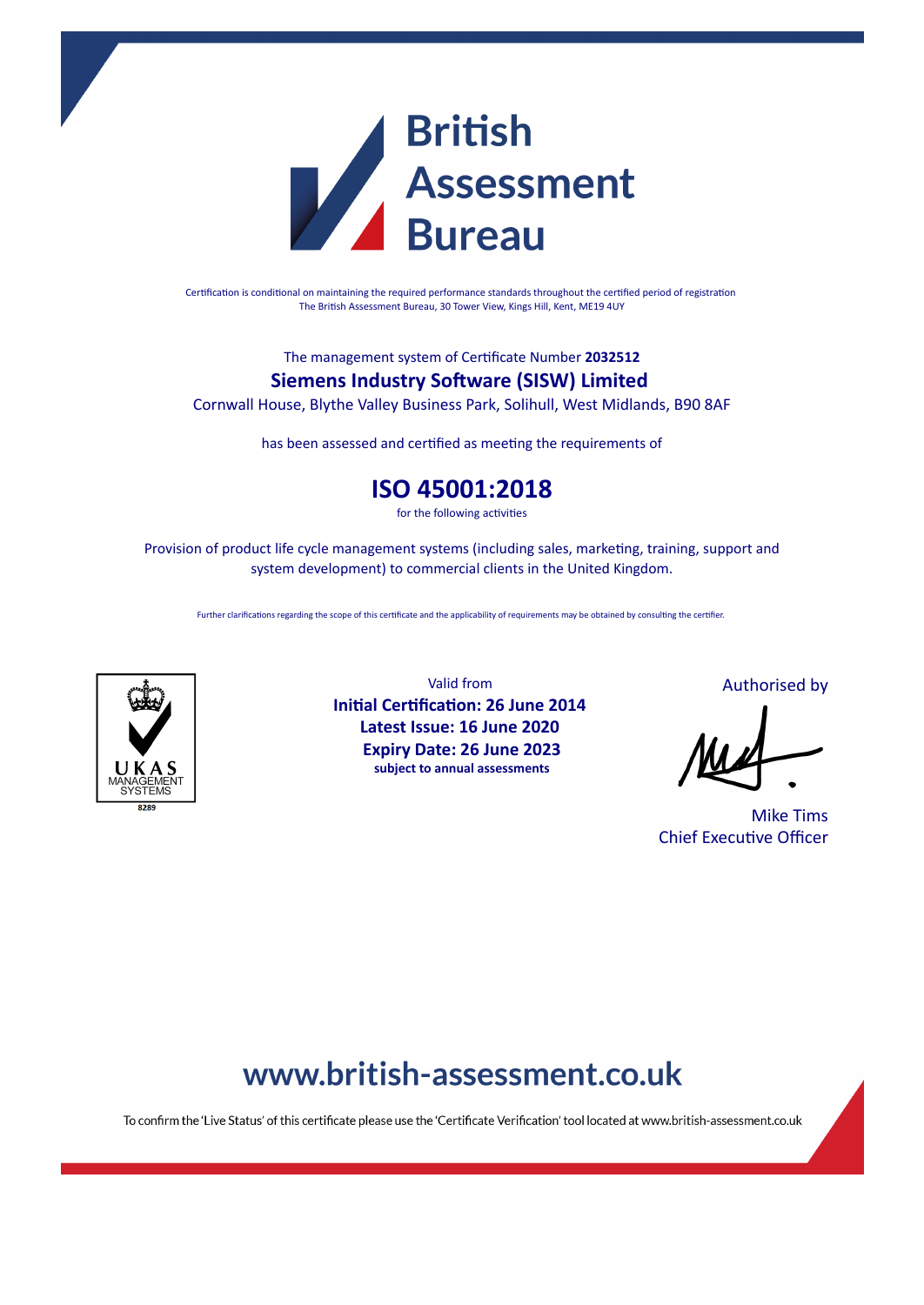

#### Expiry Date: **26 June 2023** Cerficate Number **2032512**

#### **Locations Covered**

- **Siemens Industry Software (SISW) Limited** Cornwall House, Blythe Valley Business Park, Solihull, West Midlands, B90 8AF
- **Siemens Industry Soware (SISW) Limited** Francis House, 112 Hills Road, Cambridge, Cambridgeshire, CP2 1PH, United Kingdom
- **Siemens Industry Software (SISW) Limited Office Suite, Chiltern House, TRADA Campus, Stocking Lane, Hughenden Valley, High Wycombe,** Buckinghamshire, HP14 4ND, United Kingdom
- **Siemens Industry Software (SISW) Limited Bewley House, Marshfield Road, Chippenham, Wiltshire, SN15 1JW, United Kingdom**
- **Siemens Industry Software (SISW) Limited Hythe House, 200 Shepherds Bush Road, London, W6 7RT, United Kingdom**
- **Siemens Industry Software (SISW) Limited** Brunel House, Sir William Siemens Square, Frimley, Camberley, Surrey, GU16 8QD, United Kingdom
- **Siemens Industry Soware (SISW) Limited** Trident Business Park, Trident House, Basil Hill, Didcot, Oxford, OX11 7HJ, United Kingdom

Certification is conditional on maintaining the required performance standards throughout the certified period of registration The British Assessment Bureau, 30 Tower View, Kings Hill, Kent, ME19 4UY

## www.british-assessment.co.uk

To confirm the 'Live Status' of this certificate please use the 'Certificate Verification' tool located at www.british-assessment.co.uk